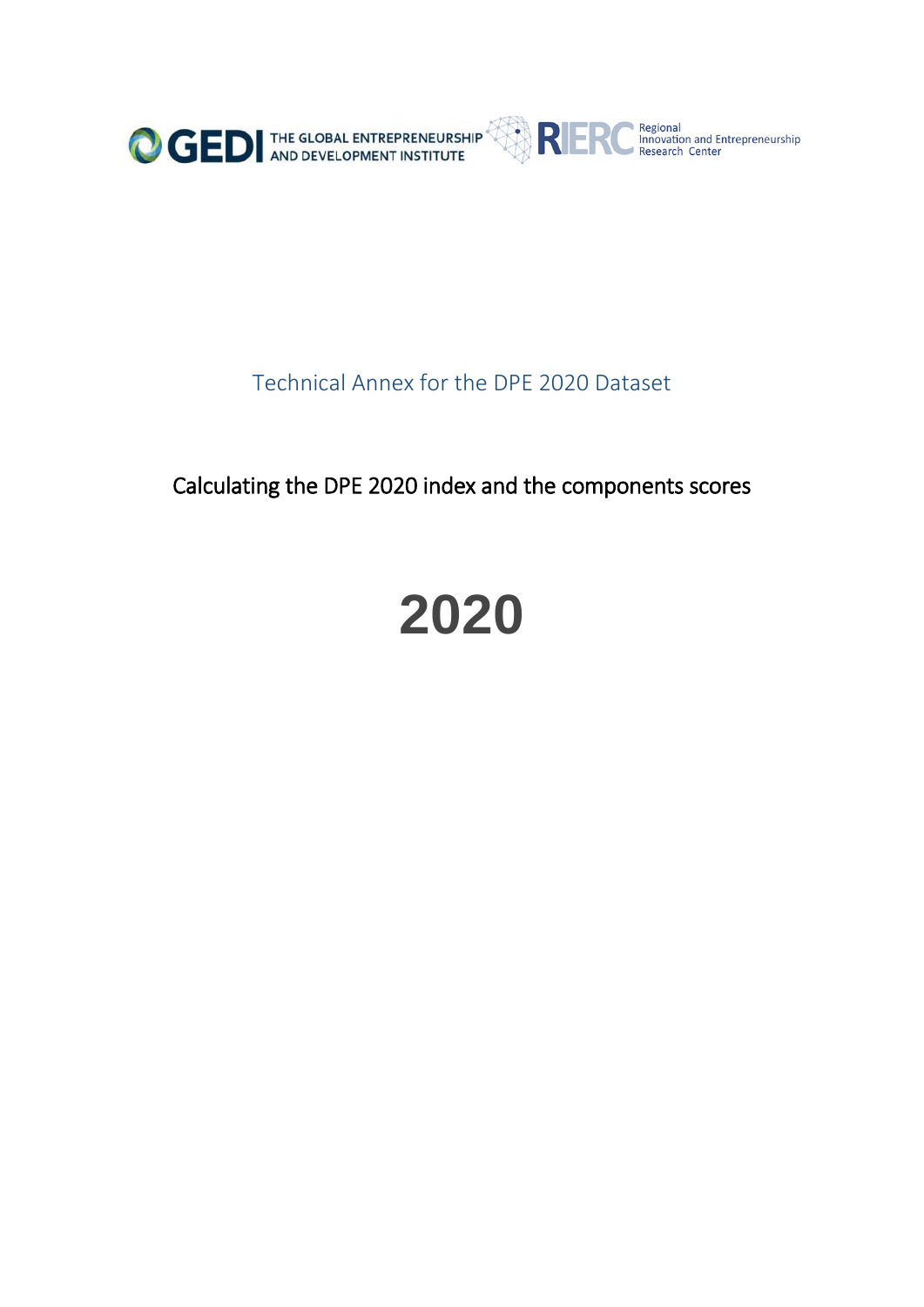According to our model we suggest a five-level composite indicator building following as (1) indicators (2) variables, (3) pillars, (4) sub-indices, and (5) the super-index. The super index is called the Digital Platform Economy index and its sub-indices are the four frameworks. The twelve components are called pillars. Pillars are the most important constituents of the model. Pillars are comprised from 24 variables, representing digital ecosystem (12) and entrepreneurship ecosystem (12). Variables are built from 61 indicators that are the elementary building blocks of DPE index.

We aimed to have the indicator available for at least 90% of the countries, but in five cases, we could not reach this goal. For 85 countries more than 95.1%, for 23 countries 90.1-95.0%, and for 8 countries 80.1-90.0% of the indicators are available. The results for these eight countries – Benin, Burundi, Hong Kong, Jamaica, Macedonia, Madagascar, Namibia, Taiwan – should be viewed with precaution. Variables were calculated from normalized indicator scores. Following the Global Entrepreneurship Index building methodology we provide the most important steps of calculation (Acs et al 2014).

All pillars contain two types of variables: One is representing the Digital Ecosystem (Digital technology and Users) and the other representing the Entrepreneurship Ecosystem (Institutions and Agents). The overall influence of these two types of variables is captured by multiplying the two components:

$$
DPE\_pillar_{i,j} = DE\_variable_{i,j} * EE\_variable_{i,j}
$$
 (1)

where

i=1……n, the number of countries DPE pillari,j represents the digital entrepreneurship ecosystem pillars,  $j = 1, \ldots, 12$ DE pillar<sub>i,j</sub> represents the digital ecosystem pillars,  $j = 1, \ldots, 12$ EE pillari,j represents the entrepreneurship ecosystem pillars,  $j = 1, \ldots, 12$ 

After the calculation of the raw pillar scores we normalized them using the distance methodology:

$$
DPE\_pillar(norm)_{i,j} = \frac{DPE\_pillar_{i,j}}{\max DPE\_pillar_{i,j}}
$$
(2)

for all  $j= 1 ... 12$ , the number of pillars

where  $DPE\_pillar(norm)_{i,k}$  is the normalized score value for country i and pillar j  $max$  DPE\_pillar  $p_{i,j}$  is the maximum value for pillar j

When we calculate the normalized averages of the twelve pillars for the 116 countries, it ranges from 0.153 (Matchmaking) to 0.525 (Digital rights) with 0.361 overall average value. The different averages of the normalized values of the pillars imply that reaching the same pillar values requires different efforts and resources. Consequently, the effect of additional resources to achieve the same marginal improvement of the pillar values is different and it is problematic for using the pillar values to public policy purposes. The Average pillar adjustment methodology developed by Acs, Autio and Szerb (2014) reduces but not fully eliminates this problem.

The following equations (3a-3c) show the calculation steps.

First, we calculate the average value of the j=12 pillar:

$$
\overline{DPE\_pullar(norm)}_{j} = \frac{\sum_{i=1}^{n} DPE\_pillar(norm)}{n}_{j} \quad \text{for all } j \quad (3a)
$$

where  $\overline{\text{DPE\_pillar(norm)}}_{\text{j}}$  is the average value of all j=12 normalized pillars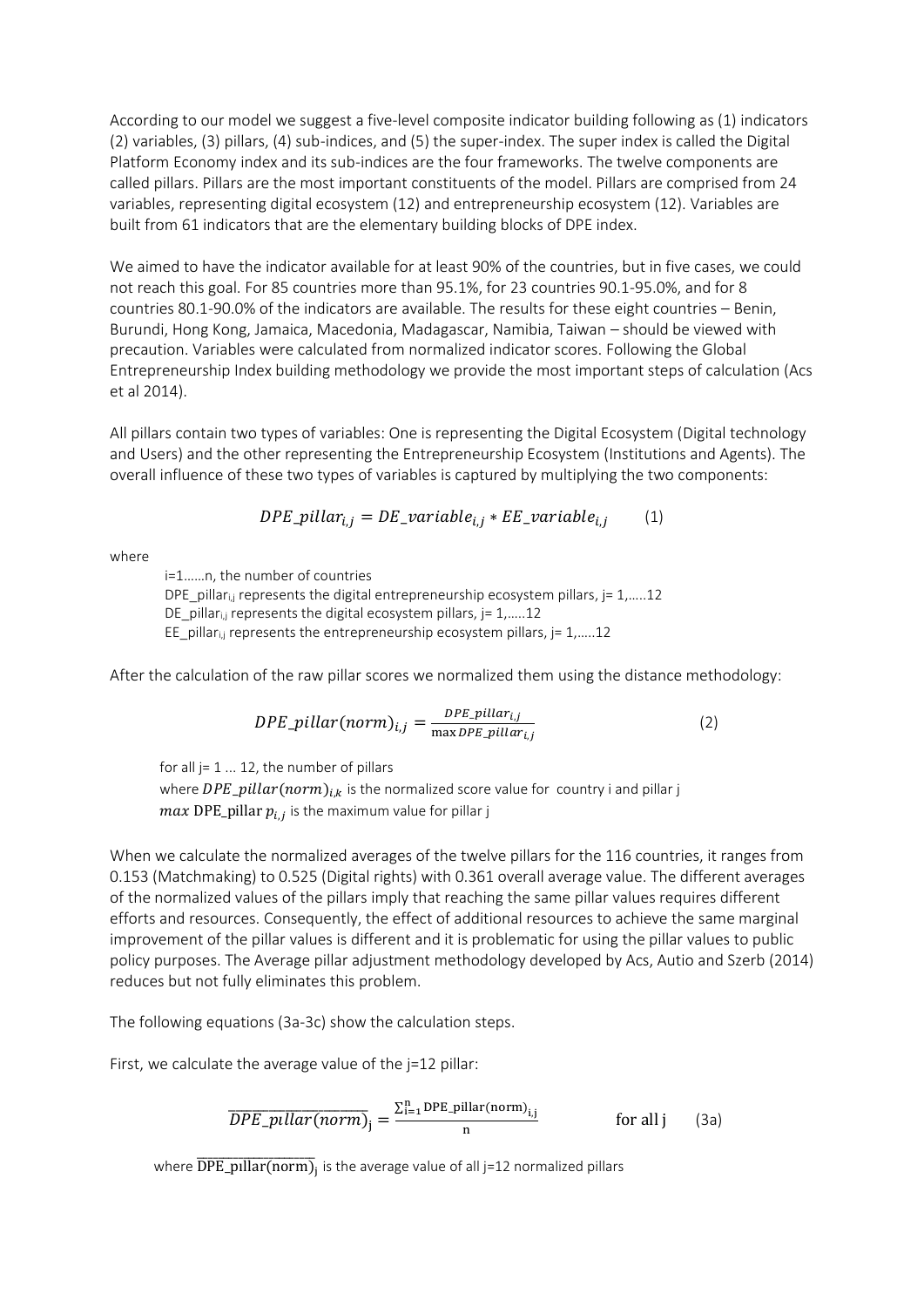We want to transform the DPE\_pillar(norm)<sub>i,j</sub> values such that the potential values to be in the [0,1] range.

$$
DPE\_pillar(equal)_{i,j} = DPE\_pillar(norm)_{i,j}^{t}
$$
 (3b)

where t is the "strength of adjustment", the t-th moment of  $\rm{DEE\_pillar}(norm)_j$  is exactly the needed average,  $\overline{DPE\_pullar(equal)}$ 

We have to find the root of the following equation for t:

$$
\sum_{i=1}^{n} DPE\_pillar(norm)^{t}_{I,j} - n\overline{DPE\_pillar(equal)}_{j} = 0
$$
 (3c)

For solution, the Newton-Raphson method is used with an initial guess of 0. After obtaining t, the computations are straightforward.

After these transformations, the penalty for bottleneck methodology was used to create pillaradjusted PFB values. A bottleneck is defined as the worst performing pillar or a limiting constraint in a particular country's digital entrepreneurship system. Here, bottleneck is defined as the lowest level of a particular pillar, relative to other pillars in a particular country. This notion of a bottleneck is important for policy purposes considering the systemic nature of DEE. The system perspective means that that pillars have an effect to one another. This interaction should be included in the calculation of the pillar, the sub-index and the DPE index scores. We consider the system being optimal if all the average adjusted pillar scores are the same for the particular country. Differences imply non-optimal use of the resources. Practically it means that after equalizing the pillar averages, the value of each pillar of a country is penalized by linking it to the score of the pillar with the weakest scores in that country. This simulates the notion of a bottleneck; if the weakest pillar were improved, the whole DPE Index would show a significant improvement.

We define our penalty function following as:

DPE\_penalized<sub>(i),j</sub> = 100 \* min DPE\_pillar(equal)<sub>(i),j</sub> + (1 – e<sup>-(y<sub>(i)j</sub>-min DPE\_pillar(equal)<sub>(i),j</sub>)</sup>) (4)

where  ${\rm DPE\_penalized}_{\rm i,j}$  is the modified, post-penalty value of pillar j in country i  ${\rm DPE\_pillar}({\rm equal})_{\rm i,j}$  is the normalized value of index component j in country i  $\rm{DPE\_pillar}(\rm{equal})_{\rm{min}}$  is the lowest value of  $\rm{y_{i,j}}$  for country i.  $i = 1, 2, \ldots, 116$  = the number of countries j= 1, 2,.……12= the number of pillars

Note, that the multiplication by 100 is purely practical to get a 0–100-point scale instead of the 0–1 range.

Sub-index calculation is simple, just taking the arithmetic average of its PFB-adjusted pillars for that sub-index.

$$
DIG_i = \sum_{j=1}^{3} \frac{DPE\_penalized_j}{3}
$$
 (5a)

$$
DUC_i = \sum_{j=4}^{6} \frac{DPE\_penalized_j}{3}
$$
 (5b)

$$
DMSP_i = \sum_{j=7}^{9} \frac{DPE\_penalized_j}{3}
$$
 (5c)